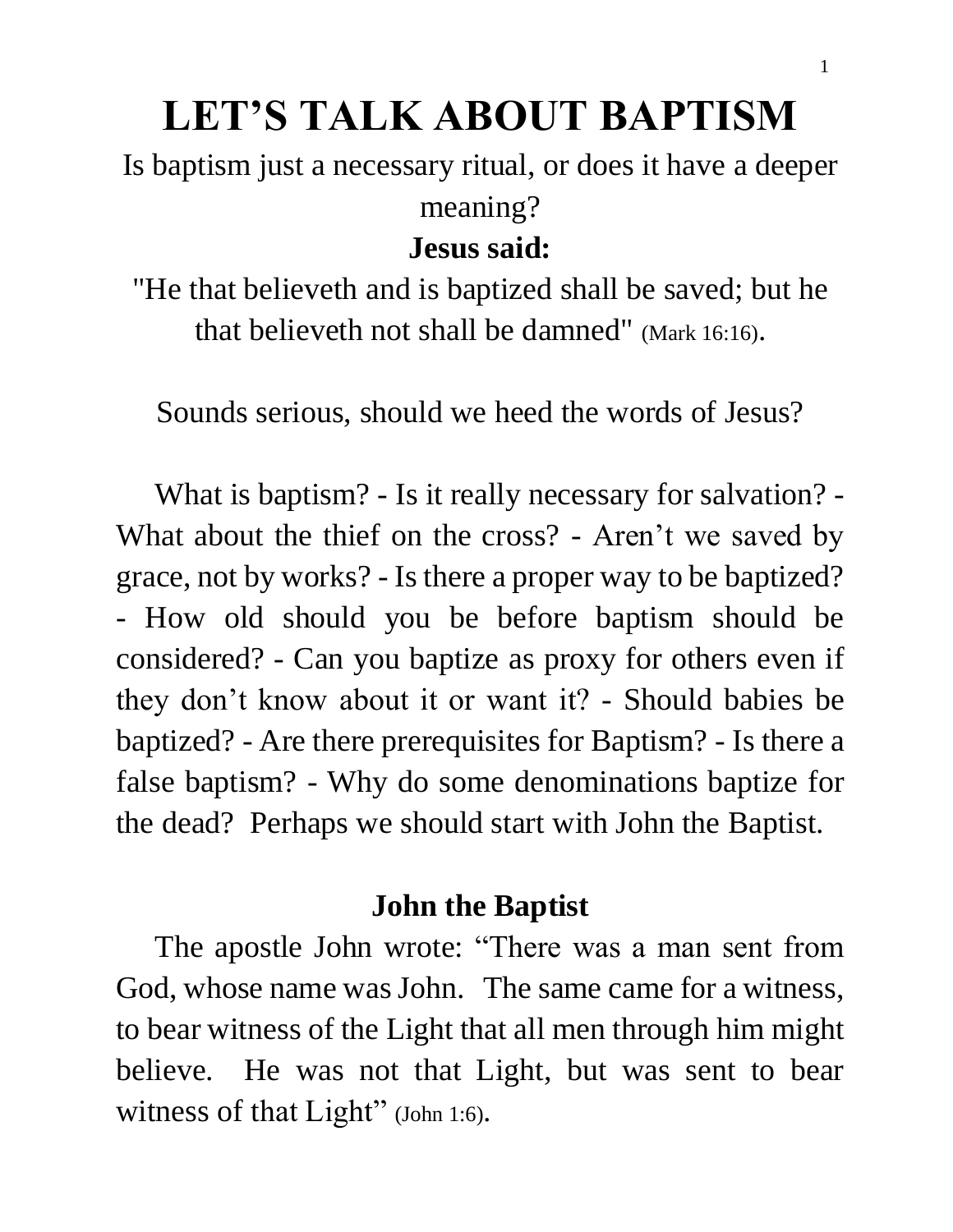Isaiah wrote: "The voice of him that crieth in the wilderness, Prepare ye the way of the LORD, make straight in the desert a highway for our God" (Isa. 40:3).

 Even Malachi wrote: "Behold, I will send my messenger, and he shall prepare the way before me: and the Lord, whom ye seek, shall suddenly come to his temple ..." (Mal. 3:1).

 John's message must have been of extreme importance to mankind. Do we fully understand its significance? John said: "... repent you: for the kingdom of heaven is at hand" (Matt.3:2). He preached repentance because the kingdom of heaven was swiftly coming and it is of utmost importance to be prepared.

 In Matthew 4:12-17 we see another of Isaiah's prophesies fulfilled, "The people that walked in darkness have seen a great light: they that dwell in the land of the shadow of death, upon them hath the light shined" (Isa. 9:2). Then Jesus repeated John's very words, "Repent: *for the kingdom of Heaven is at hand.*"

 Later, Jesus tells us more about His coming Kingdom, "... repentance and remission of sins should be preached in his name among all nations, *beginning at Jerusalem"*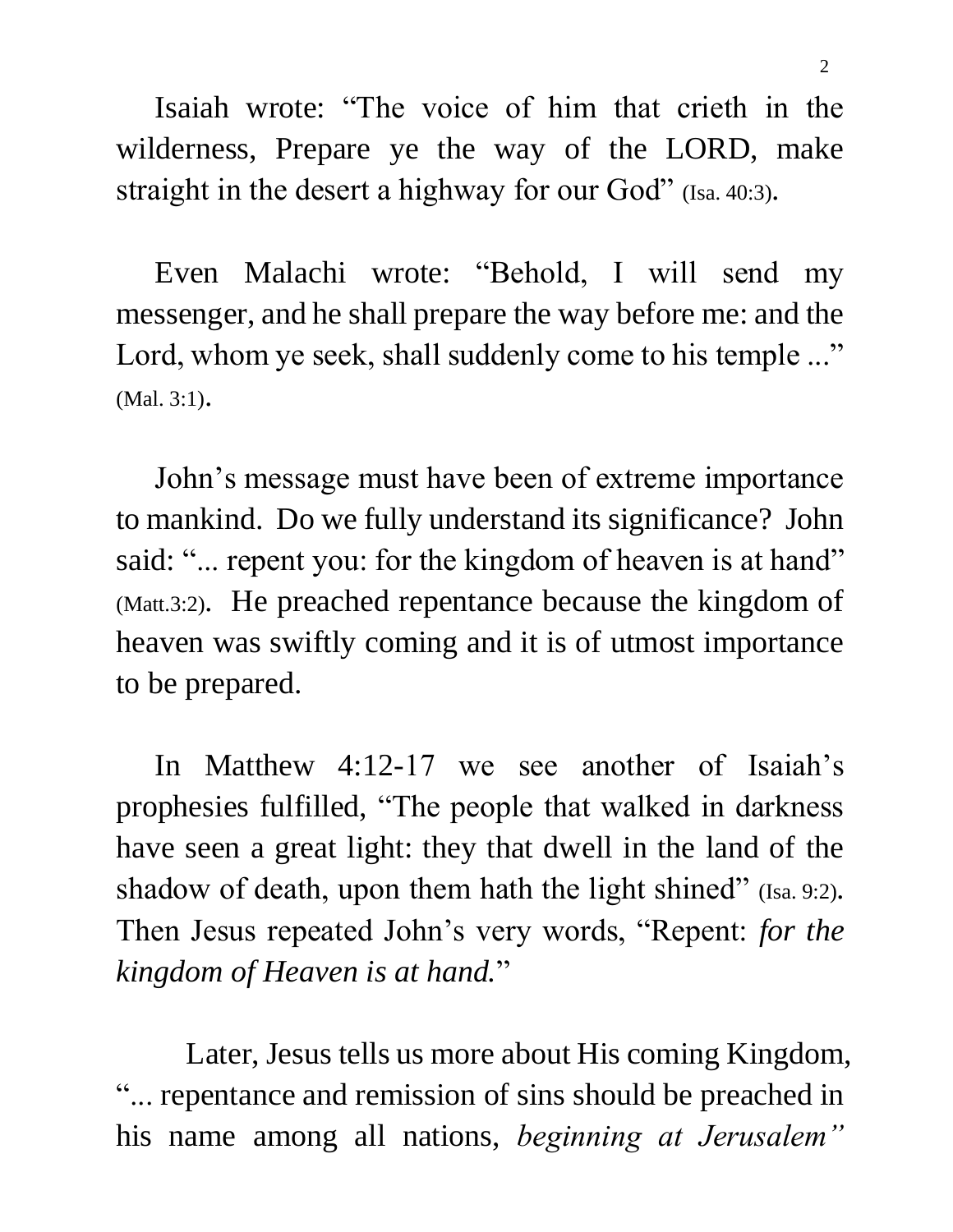(Luke.24:47). He then told them: "... tarry ye in the city of Jerusalem, until ye be endued with power from on high" (vs. 49). Something big is going to happen in Jerusalem.

#### **THE EVENTS AT JERUSALEM**

 The time frame now is after the cross, Jesus has been resurrected, and He is now sitting at the right hand of the Father as our intercessor. Yet, the apostles are found observing an Old Testament Holy Day. Apparently, they weren't all fulfilled and done away at the cross, as we are often told, because, "... when the day of Pentecost was fully come, they were all with one *accord* in one *place*" (Acts 2:1). They were observing Pentecost just as they had always done, but this time the full meaning of that very important day became clear.

 As we read in verses two through four, a mighty wind and flames of fire came down from Heaven, and they were filled with the Holy Spirit. They even spoke in other languages so that all who were present understood them in their own dialect.

 John predicted it: "I indeed baptize you with water unto repentance: but he that cometh after me is mightier than I, whose shoes I am not worthy to bear: He shall baptize you with the Holy Ghost, and with fire (Matt 3:11).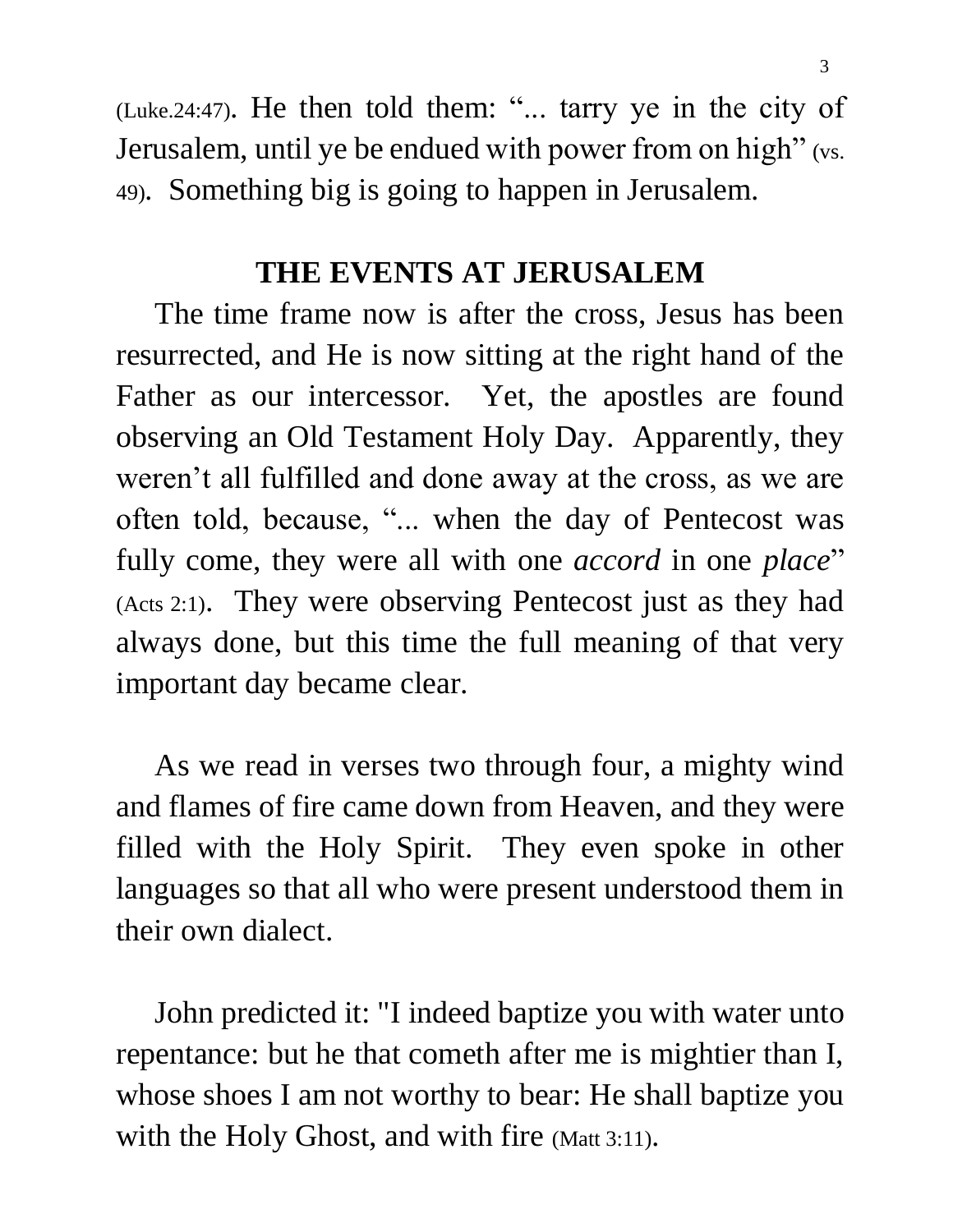The invasion into Satan's ill-gotten kingdom has begun, a beachhead has been established and the seed of the Father has been planted (Matt. 13:31-32). The first step in the establishment of the Kingdom of Heaven on earth has come (Rev. 21:1-3, 10). God has come to take back His own, and just as Jesus said it would, it *began at Jerusalem.*

 Peter then explains who Jesus was, where he is now; the power given to Him; and then quotes Psalm 110:1. "Sit You on My right hand until I make Your foes Your foot stool" (Acts 2:22-35). Now Peter delivers the condemnation of Israel (*and the world*) to them (vs. 36). "Therefore let all the house of Israel know assuredly, that God hath made that same Jesus, whom ye have crucified, both Lord and Christ."

 Finally the Jews understood who they had crucified, and their hopeless situation, so we read in verse 37: "Now when they heard this, they were pricked in their heart, and said unto Peter and to the rest of the apostles, Men and brethren, what shall we do?" "Then Peter said unto them, Repent, and be baptized every one of you in the name of Jesus Christ for the remission of sins, and ye shall receive the gift of the Holy Spirit." Notice that since the Kingdom in its infancy has come, Peter preaches a more inclusive baptism than John did. A baptism that makes us ready to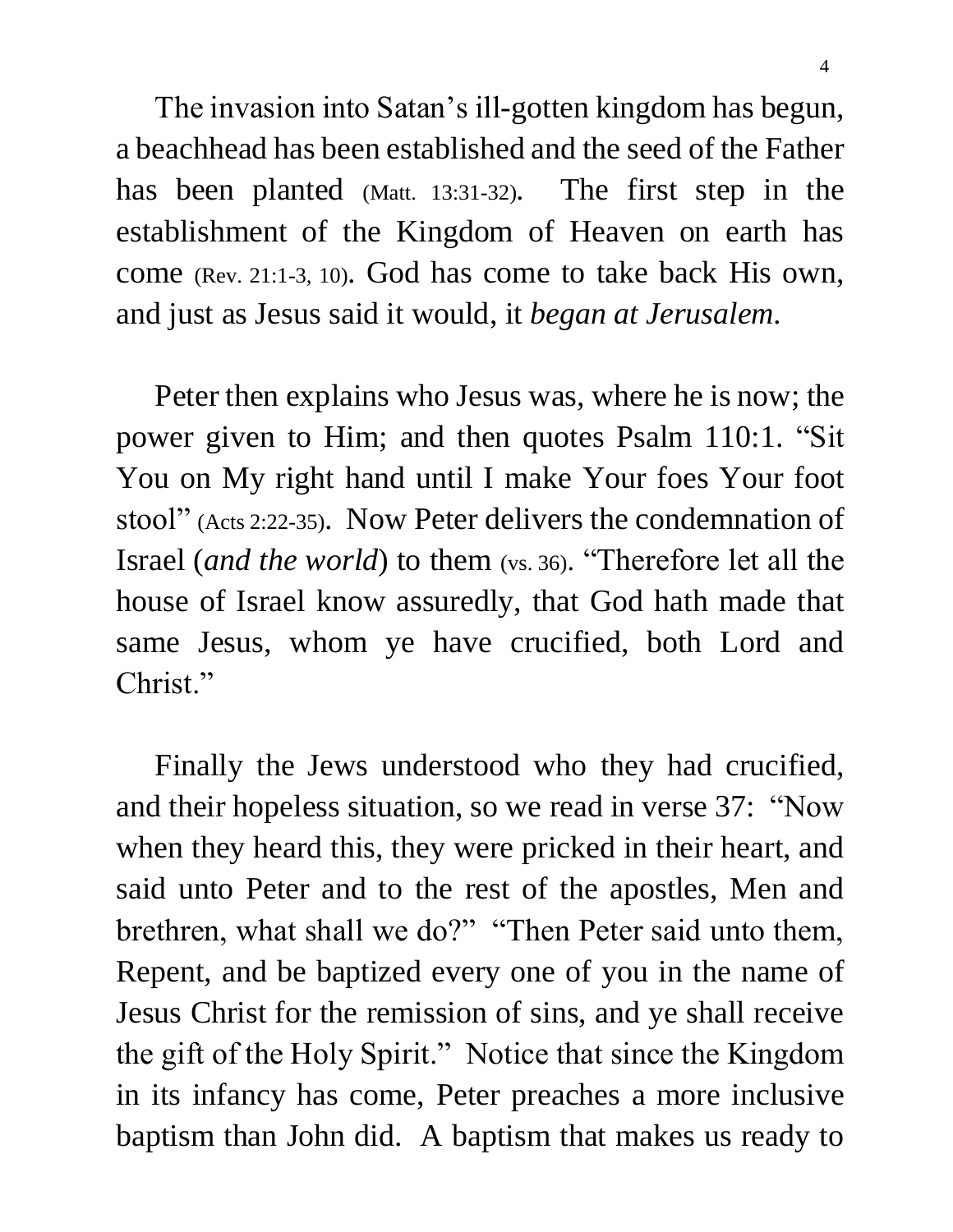receive our comforter, the spirit of truth, the Holy Spirit; the very power of God the Father (John 15:26), which is the seed of the Kingdom.

#### **SEVEN POINTS OF PETER'S SERMON**

 Peter revealed seven very important points that we should take to heart. 1. Repent (Godly sorrow). 2. Be baptized (immersed). 3. Everyone (no exceptions). 4. in the name of Jesus (not a church or denomination). 5. For the remission of sins (your sins are no longer attributed to you). 6. Receive the gift (neither deserved nor earned). 7. of the Holy Spirit (the very power of God). Peter then tells them that the promise is not only to them but to all that God calls (vs. 38).

 Did you notice that Peter covered the first four doctrines of Christ found in Hebrews 6:1; repentance, faith in Christ, baptism and receiving the Holy Spirit.

#### **REPENTANCE**

First and foremost is repentance.

 Jesus stressed that only those called by the Father could come to Him (John 6:44 & 65). Paul explains that repentance is to the Father and faith is to Jesus Christ. The veil (Christ) protected sinners (all mankind) from the wrath of God. Christ died in our stead, paying our death penalty; our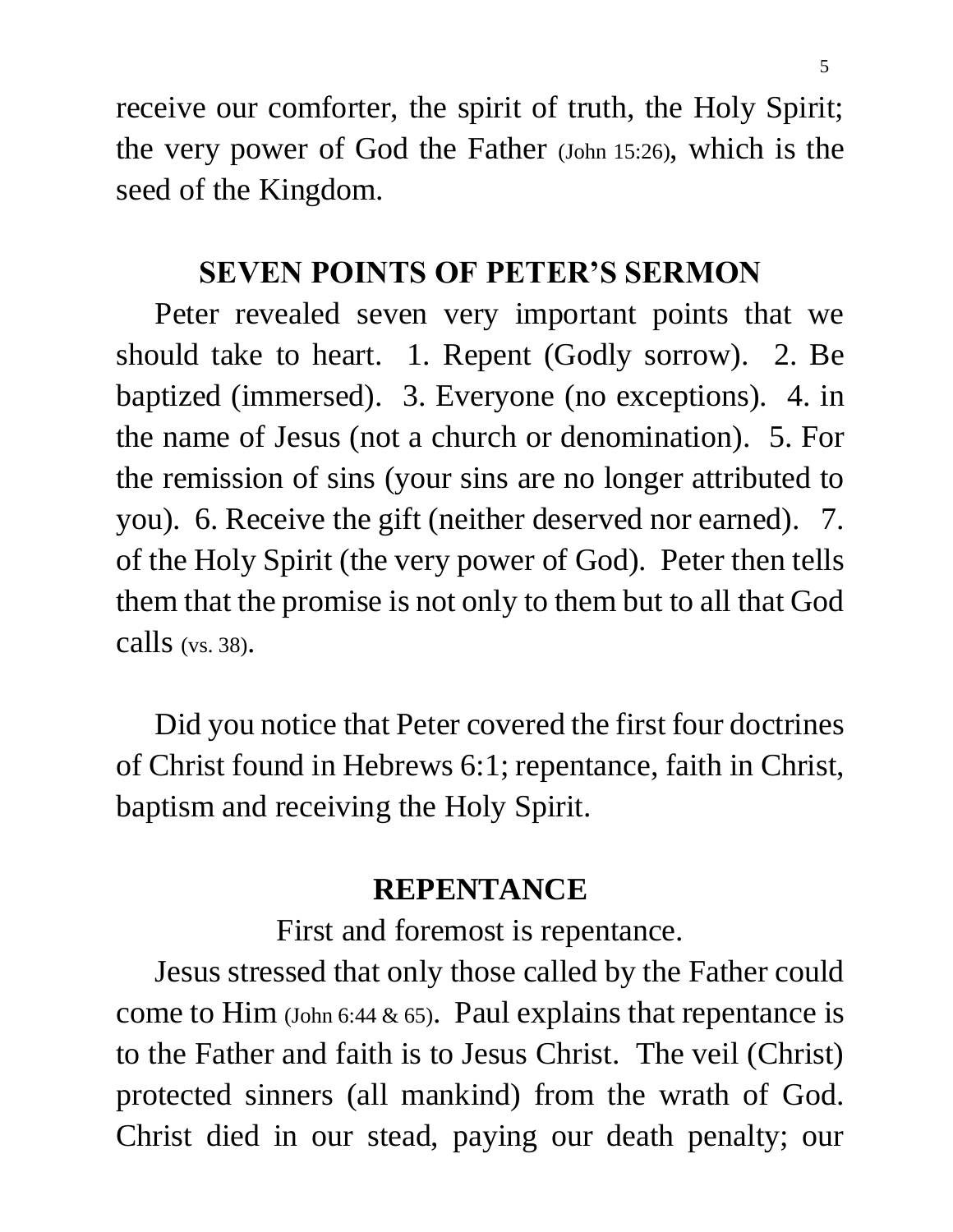repentance and belief in Christ's death allows us to stand sinless before the Father. Therefore, it is the Father that does the calling, and it is by His goodness that leads us to repentance (Rom. 2:4). Repentance comes through Christ, as a gift granted by the Father:

### To Israel-

 "He (Christ) is the one whom God exalted to His right hand as a Prince and a Savior, (in order) to grant repentance to Israel, and forgiveness of sins" (Acts 5:31 NASU). To the Gentiles-

 Peter's vision of unclean foods became clear when the men from Caesarea bid him to come and speak to them. Even as he was speaking, the Holy Spirit fell on them. Then those at Jerusalem said, "... Then hath God also to the Gentiles granted repentance unto life" (Acts 10, 11:1-17).

To those who oppose you-

 "With gentleness correcting those who are in opposition, if perhaps God may grant them repentance leading to the knowledge of the truth" (II Tim. 2:25 NASU).

# **BUT WHAT ABOUT THOSE NOT CALLED BY THE FATHER?**

 "The Lord is not willing that any should perish, but that all should come to repentance" (II Pet. 3:9). By this we know that all mankind shall have their opportunity for salvation, but in God's own way and time. (See study guides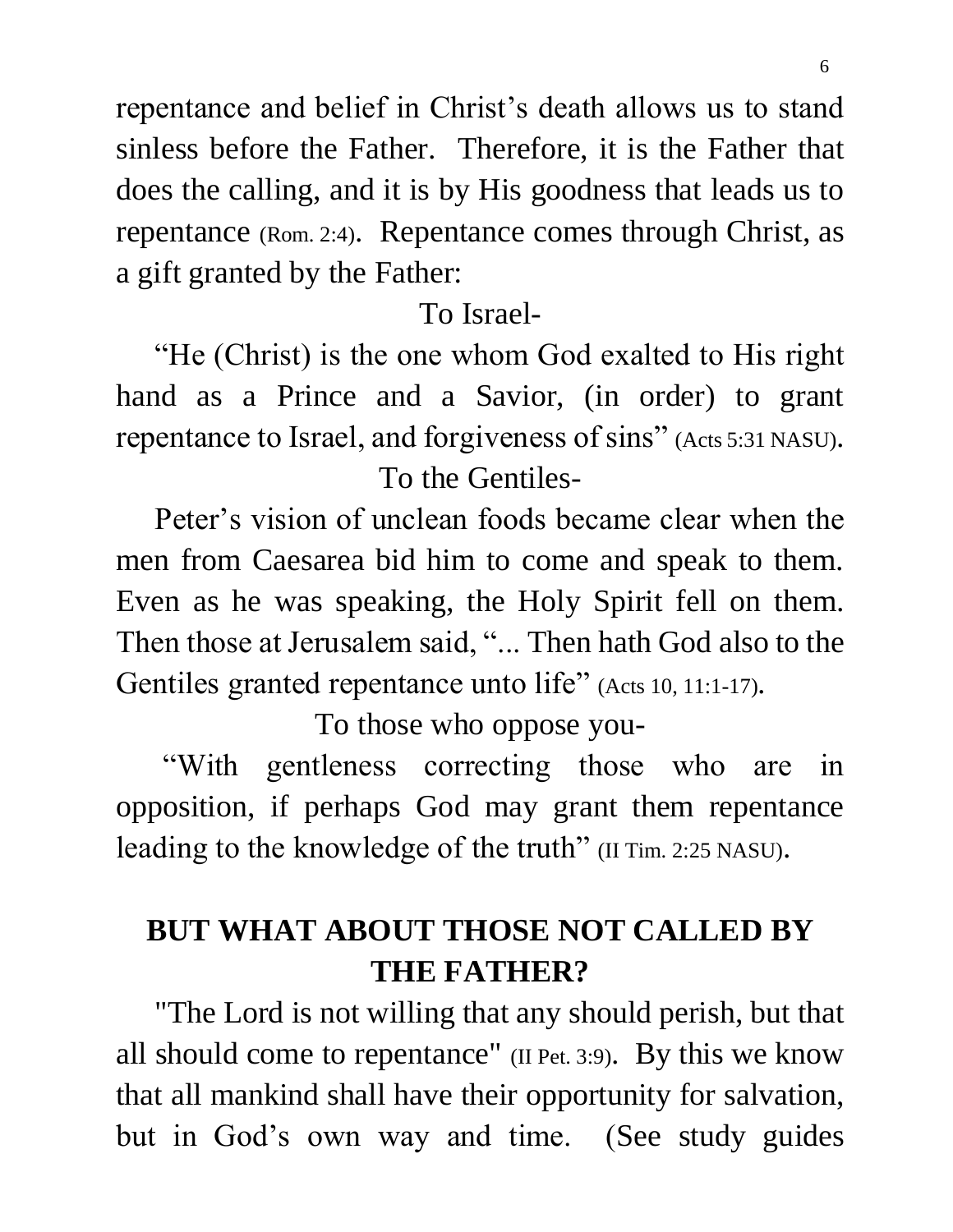"GOD'S INTRIGUING CYCLE OF SEVENS" also "IF A MAN DIE").

#### **THE CALLING**

 Catalysts that open one's mind to the opportunity for repentance could come from: 1. Examples of other Christians. 2. Intercessory prayers. 3. Reading or hearing God's word. 4. Events, tragedies or circumstances of life. 5. Disgust and shame for the failures in one's own life, leading to Godly sorrow (II Cor. 7:10 AMP). But, all true repentance comes by the conviction of the Holy Spirit which produces Godly sorrow.

#### **CONFESSION**

A major key to true repentance is confession.

"If we say that we have no sin, we deceive ourselves, and the truth is not in us. "If we confess our sins, he is faithful and just to forgive us our sins, and to cleanse us from all unrighteousness" (I John 1:8-9).

 David's prayer is a classic of Godly sorrow. The first four verses set the tone, but read the entirety of Psalm 51 prayerfully. "Have mercy upon me, O God, according to thy loving-kindness: according unto the multitude of thy tender mercies blot out my transgressions. Wash me thoroughly from mine iniquity, and cleanse me from my sin. For I acknowledge my transgressions: and my sin is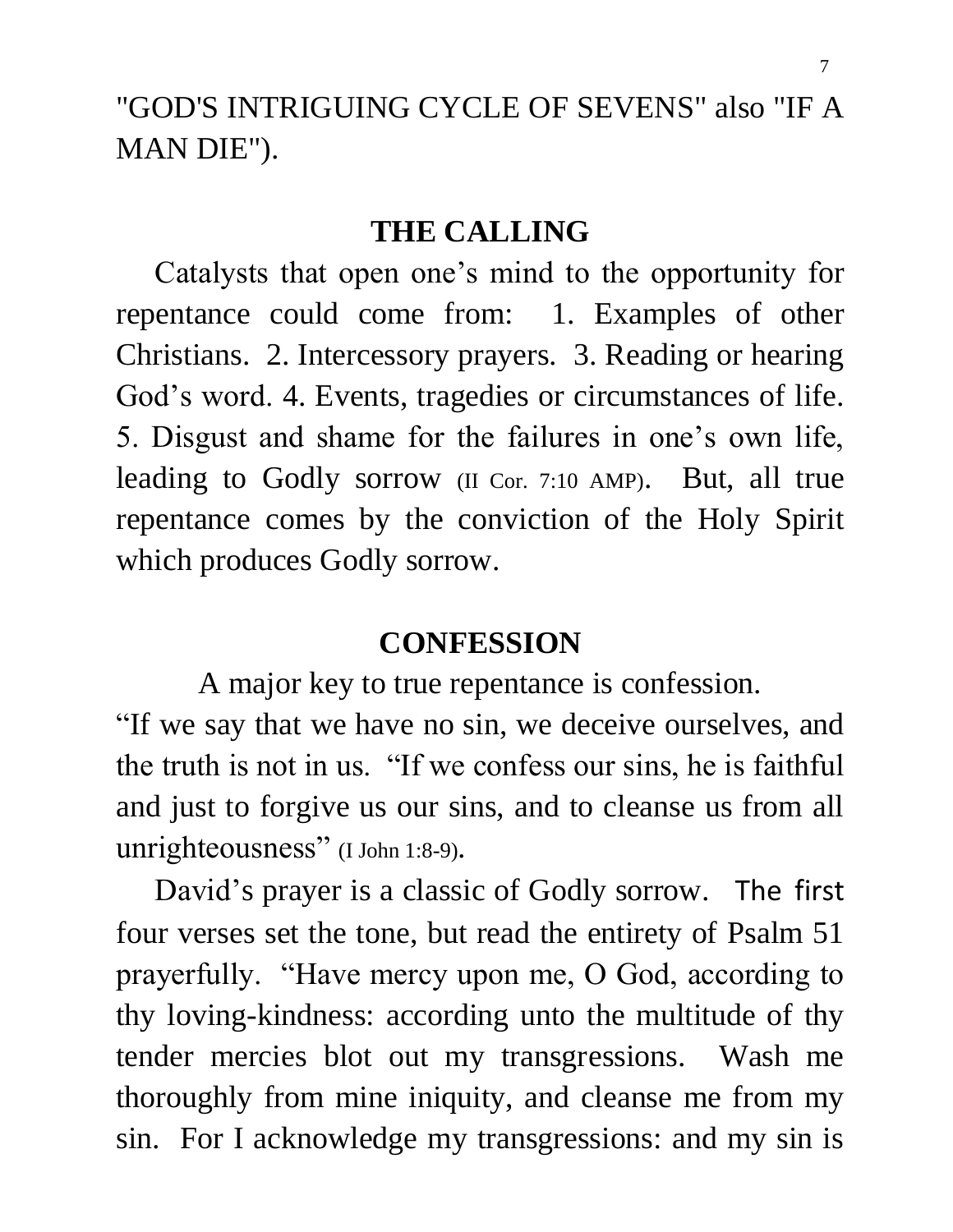ever before me. Against thee, thee only, have I sinned, and done this evil in thy sight..." Although our sins may hurt others, the sin itself is against God. It is His laws that we transgress.

 Our problem is that we don't see ourselves as God sees us, and we can't unless He shows us. Pray that He will open your eyes to yourself. We must be made to know our hopeless and helpless condition before repentance can begin; but begin it must, or the next step is pointless. Belief alone is not enough. "Thou believest that there is one God; thou doest well: the devils also believe, and tremble" (James 2:19). Knowing this, let's go to another of David's prayers:

 "Search me, O God, and know my heart: try me, and know my thoughts: And see if there be any wicked way in me, and lead me in the way everlasting" (Ps. 139:23-24).

#### **FAITH**

 From repentance, we go to faith in Christ, the next pillar of the doctrine of Christ. "But without faith it is impossible to please him: for he that cometh to God must believe that he is, and that he is a rewarder of them that diligently seek him" (Heb. 11:6). "...for there is none other name under heaven given among men, whereby we must be saved" (Acts 4:12).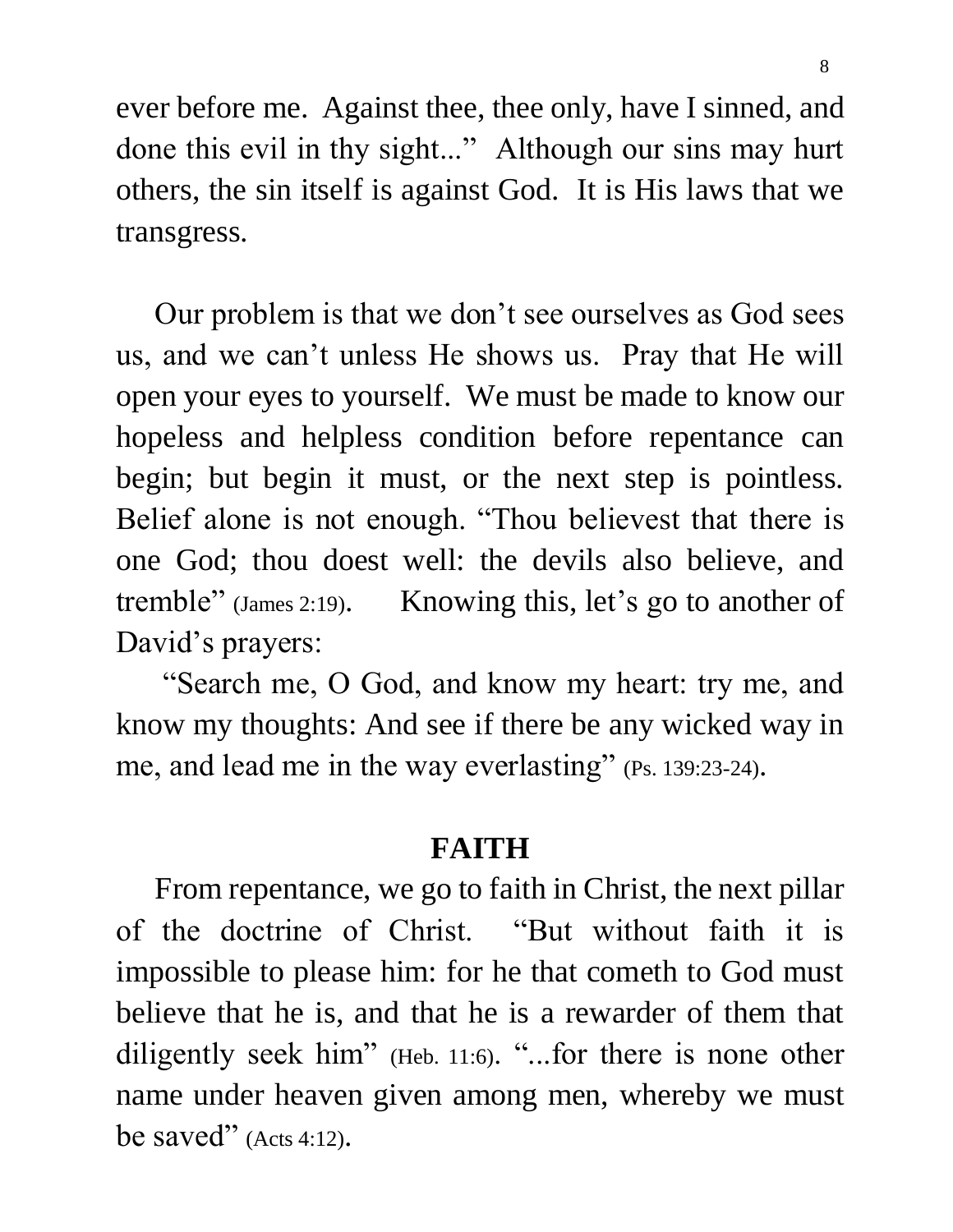Peter made plain to the Jews the identity of Jesus as the Messiah and revealed to them their hopeless condition (Acts 2:36). The Ethiopian eunuch as told in Acts 8:26-39 was aware of His condition, but did not know the Messiah until Phillip was sent to explain Isaiah 53 to Him.

*Who are you sent to*?

 We have been given the knowledge that Jesus, our Messiah, has come in the flesh and died in our stead. After three days and three nights was raised (Matt. 12:40), and became the first born of many to follow. When? *At his coming* (I Cor.15:23)! Don't keep it a secret.

#### **BAPTISM, WHEN?**

 If you have truly repented and believe in Christ, you are ready for baptism; but not until then. However, once that has been established, it should not be delayed, but done as soon as reasonably possible. Some require a waiting period, or a course in their denomination's doctrine, or even a probation period. However, consider the Bible examples, they were without delay. Three thousand were baptized on the day of Pentecost. The Ethiopian eunuch stopped his caravan and was immediately baptized; even the jailer and all his family was baptized that very night (Acts 16:33).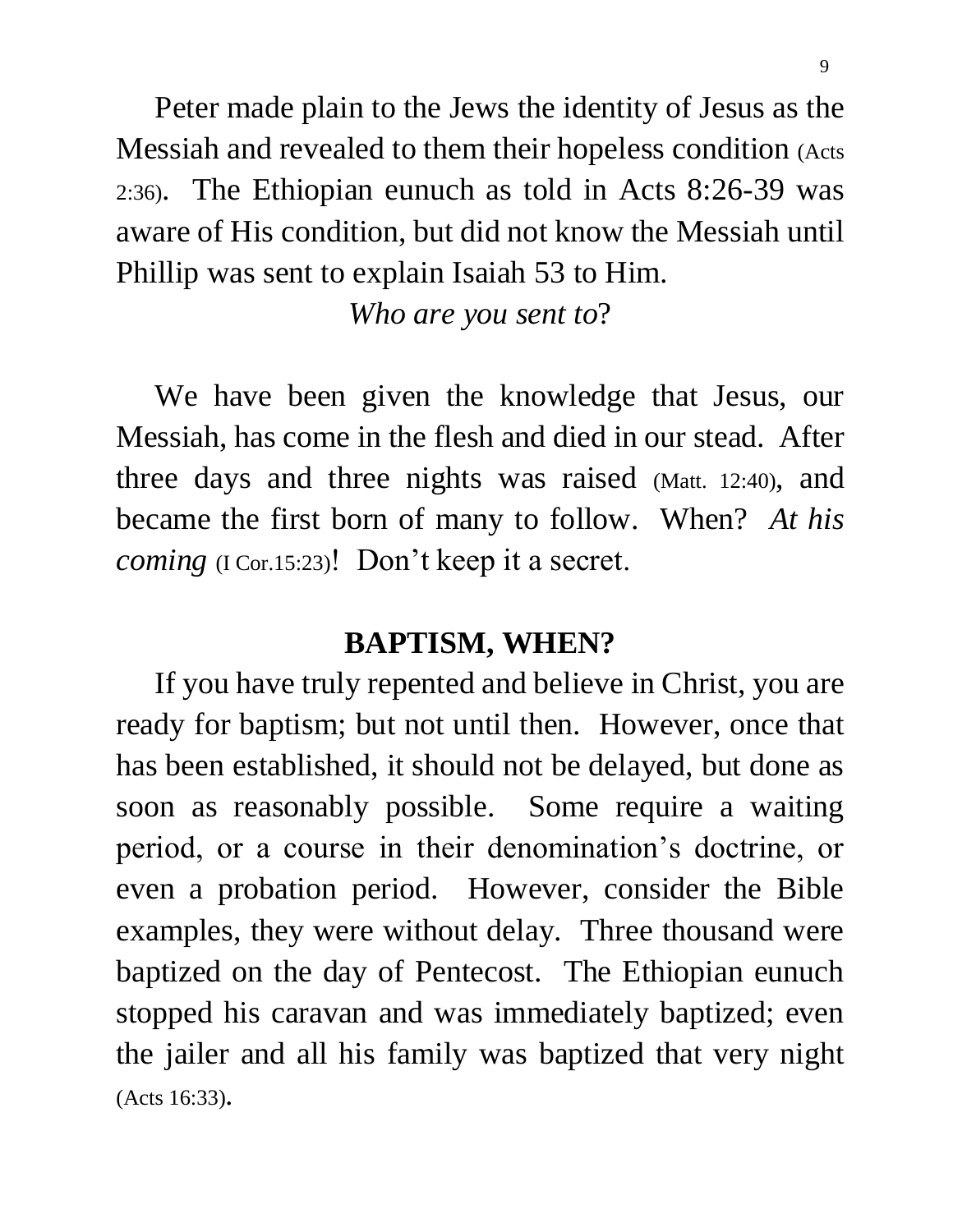Paul tells us "... the carnal mind is enmity against God: for it is not subject to the law of God, neither indeed can be. Therefore, if still in the flesh you cannot please God" (Rom 8:7-8). Doesn't it make sense that the sooner the carnal mind is imbued with the Holy Spirit the better, so any delay would only be a hindrance? The entire salvation process is initiated by the Conviction of sin by the Holy Spirit. There have been occasions of receiving the Holy Spirit before Baptism, but never before repentance and faith. Even then, Baptism was administered as soon as possible.

#### **WE HAVE HELP**

 "There hath no temptation taken you but such as is common to man: but God is faithful, who will not suffer you to be tempted above that ye are able; but will with the temptation also make a way to escape, that ye may be able to bear it" (I Cor. 10:13). You don't need a spiritual college education in Bible knowledge to repent and be baptized into Christ.

### **THE MEANING OF BAPTISM**

 Back to the question; is baptism just a necessary ritual, or does it have meaning? It is a public profession of faith that symbolically pictures the death, burial, and resurrection of Christ, and your commitment to Him. It is a new beginning for the believer, symbolizing the death of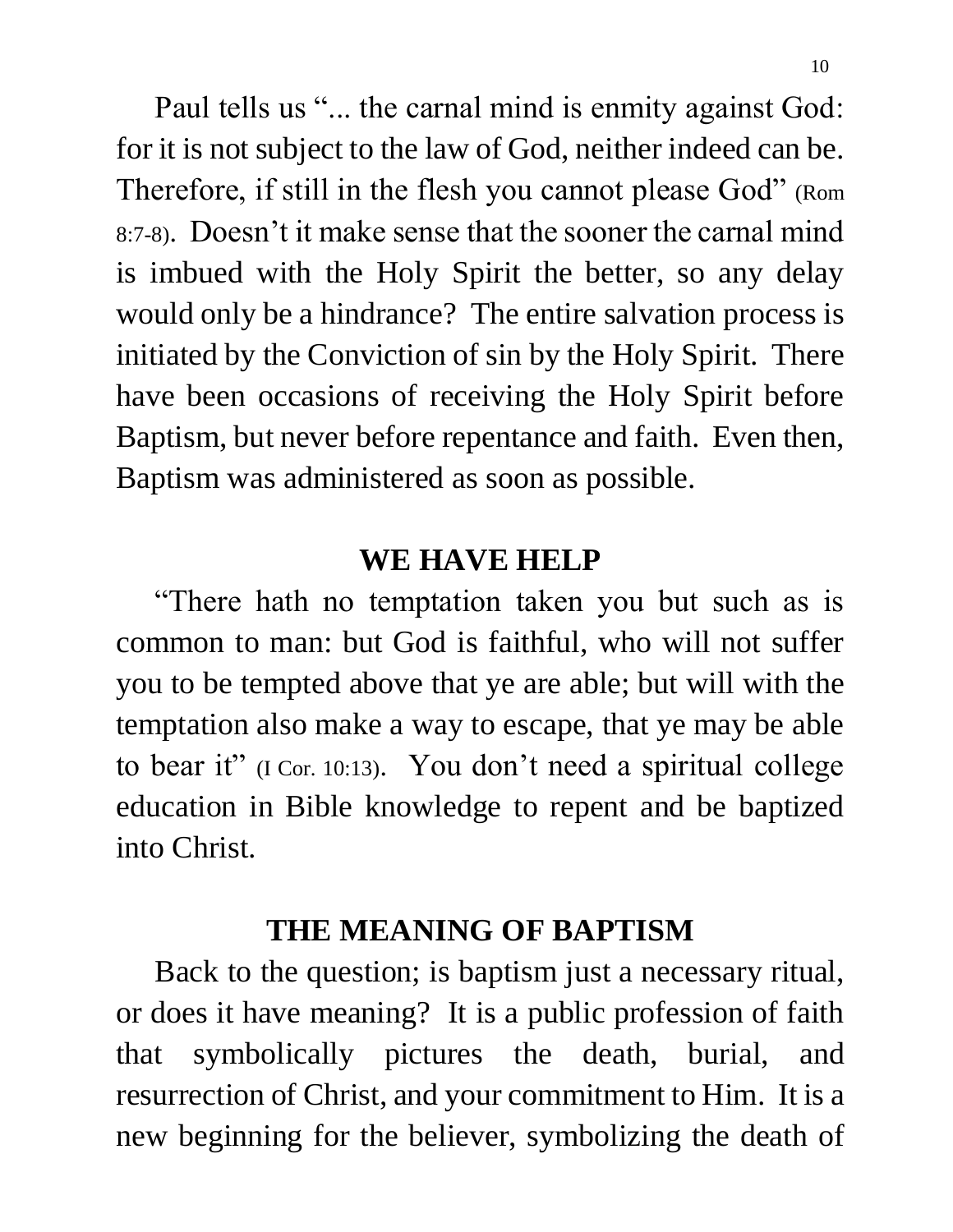the old sinning self, and the resurrection to a new and righteous spiritual life in Christ (Rom. 6:3-8, Col. 2:12).

# **FREQUENTLY ASKED QUESTIONS ABOUT BAPTISM**

**Is baptism commanded for salvation?**

Answer: Mark tells us, "Preach the gospel to every creature and he that believes *and is baptized*, shall be saved: but he that believeth not shall be dammed" (Mark 16:15-16). Also, Jesus said, "Go ye therefore, and teach all nations, *baptizing them* in the name of the Father, and of the Son, and of the Holy Spirit" (Matt. 28:19). Baptism is the first commandment given to the new believer after repentance and belief in Christ. Belief is proven by obedience. You will not receive the Holy Spirit without obedience. "And we are his witnesses of these things; and so is also the Holy Spirit, whom God hath given to them that *obey* him" (Acts 5:32).

#### **What about the thief on the cross?**

Answer: He may have been one of the early ones baptized and then fallen away. We don't know; but, he obviously had a repentant attitude, and he believed in Christ, and since it was a physical impossibility to be baptized, Jesus accepted his sincerity. It's not the ritual; it's the sincerity of the believer that qualifies one for salvation. The thief's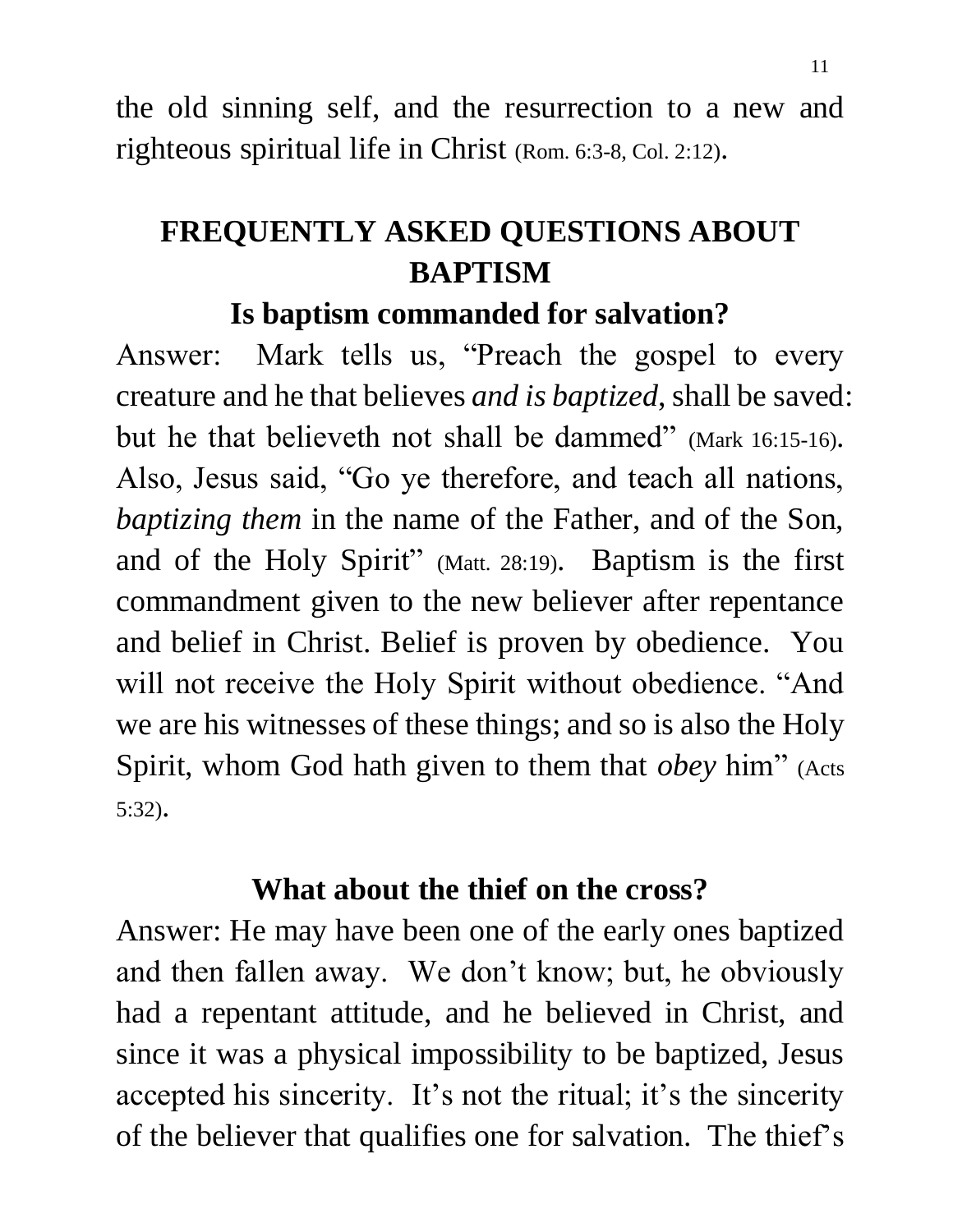request was an excellent example of a real sinner's prayer.

# **What if the minister that baptized you later fell from grace?**

Answer: The one who physically baptized you was acting under the authority of Jesus Christ and on His behalf. In effect he was acting as an attorney in fact, or power of attorney. Your baptism does not depend on his righteousness; he is only the physical instrument by which it is accomplished.

**Does the one who does the baptizing have to be a genuine minister or ordained representative of God?** Answer: Does it seem logical that the 3000 baptized on the Day of Pentecost were all baptized by the apostles, or do you think they may have had help from those they baptized?

**I was baptized as a child and knew nothing about repentance or who Christ was, is my baptism valid?**  Answer: Probably not, you should consider starting from the beginning, repentance, belief in Christ and being baptized.

**I was sprinkled not immersed, was I really baptized?** Answer: Absolutely not, how could sprinkling picture the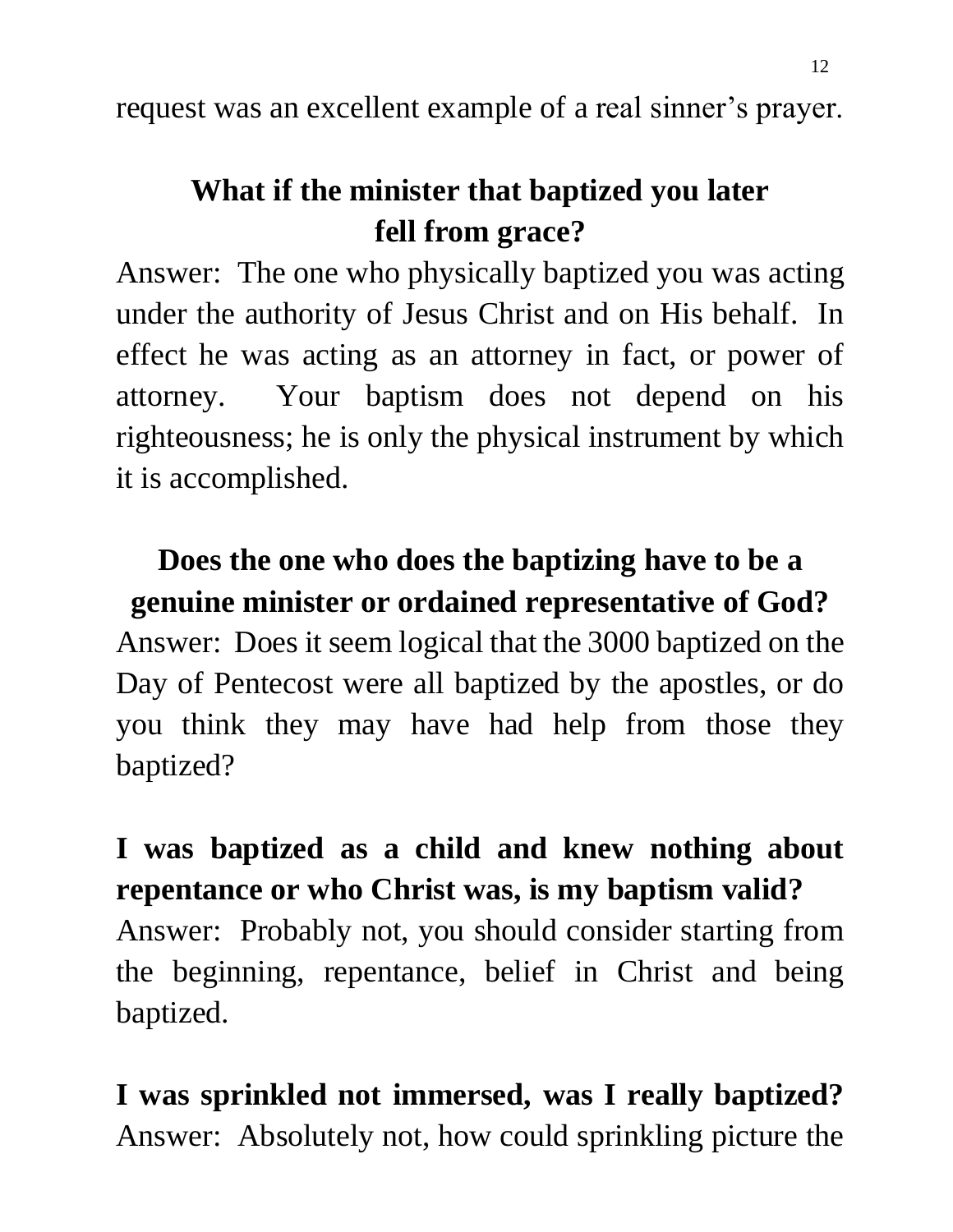death, burial and resurrection of Jesus? Biblical references were always by immersion. Even the word "baptize" means to immerse.

## **I was baptized into a church (or denomination), but not into the body of Christ, Was my baptism valid?**

Answer: No, the final instructions Jesus gave to the apostles were to, "Go ye therefore, and teach all nations, baptizing them *in the name* of the Father, and of the Son, and of the Holy Spirit" (Matt. 28:19).

# **I was baptized but I did not receive the laying on of hands, did I receive the Holy Spirit anyway?**

Answer: Probably not; however, there were instances where the Holy Spirit was given without the laying on of hands by the presbytery, but they were special cases (Acts 10:45-48).

# **I was baptized, but I really didn't understand much about it, it just seemed the thing to do at the time. Will God accept my Baptism?**

Answer: That's between you and God; have your values, goals, and desires taken a new direction? Very few people know all they should know at the time they are baptized, except that Christ died for them, but there should be a hunger to learn more and a change of attitude in your life.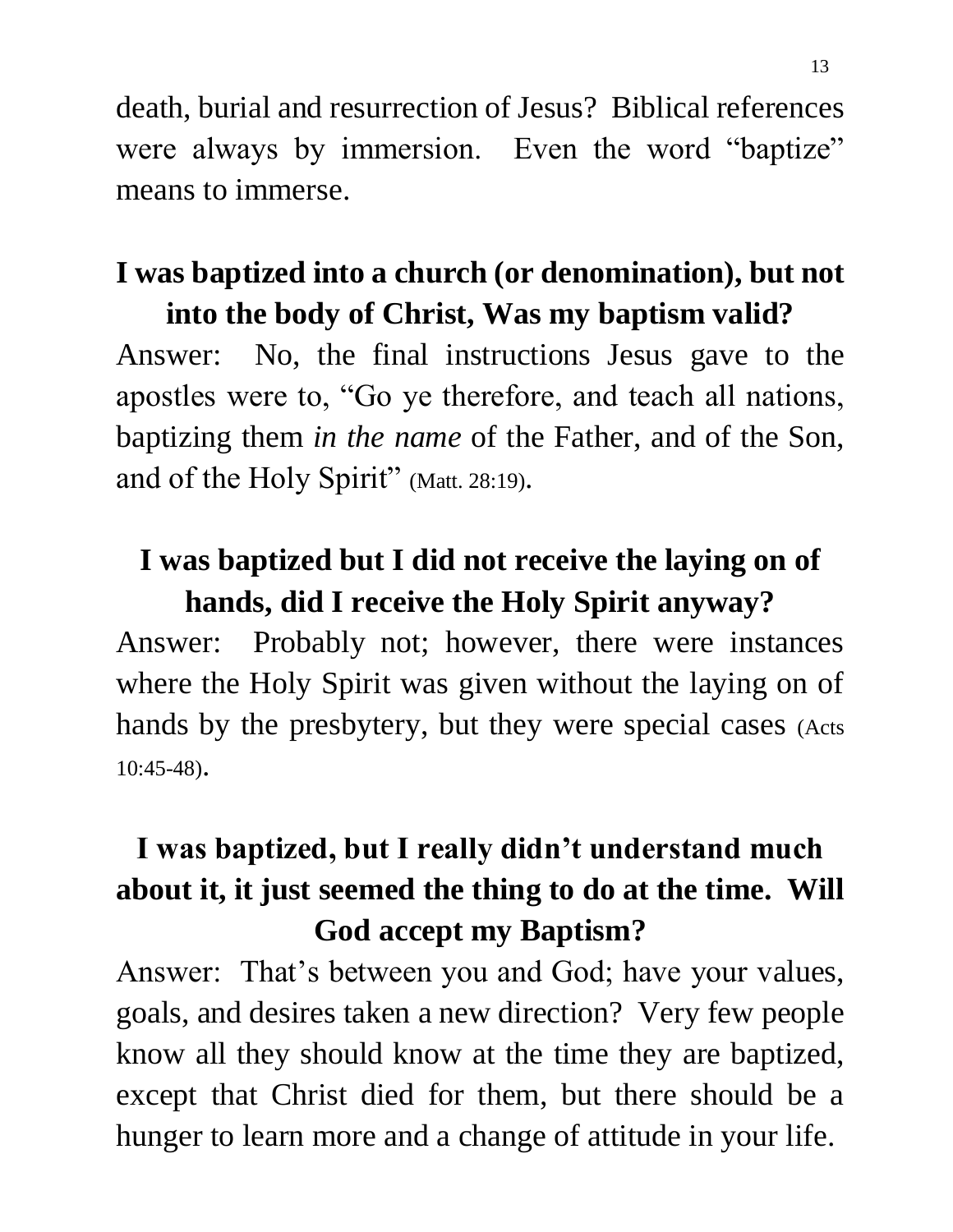#### **Some baptize for the dead, is that biblical?**

Answer: I Corinthians 15:29 is easy to misinterpret if you don't understand baptism. First of all, there is no record of Paul or any of the apostles baptizing dead people. Baptizing dead people would go against all of their teaching about baptism. We know that before one can be baptized there must be repentance and a belief in Christ, so any baptism that is done without those two imperative conditions would be meaningless. Also, the one being baptized must make that decision of their own free will, or again it would be futile. There is nothing magic about baptism; it is simply an open act of obedience. If God had to save someone just because they were baptized, but without repentance and faith then He would have to save men like Simon the sorcerer (Acts 8:13). God is not bound by rituals, He is a discerner of the heart (Heb. 4:12).

 Therefore, we know that there is more to be understood about that verse than meets the eye. So, let's put it in context to exam the whole subject. Starting at verse 28 we read: "And when all things shall be subdued unto him, then shall the Son also himself be subject unto him that put all things under him that God may be all in all. 29 "*Else*  what shall they do which are baptized for the dead, if the dead rise not at all? Why are they then baptized for the dead? 30 "And why stand we in jeopardy every hour? 31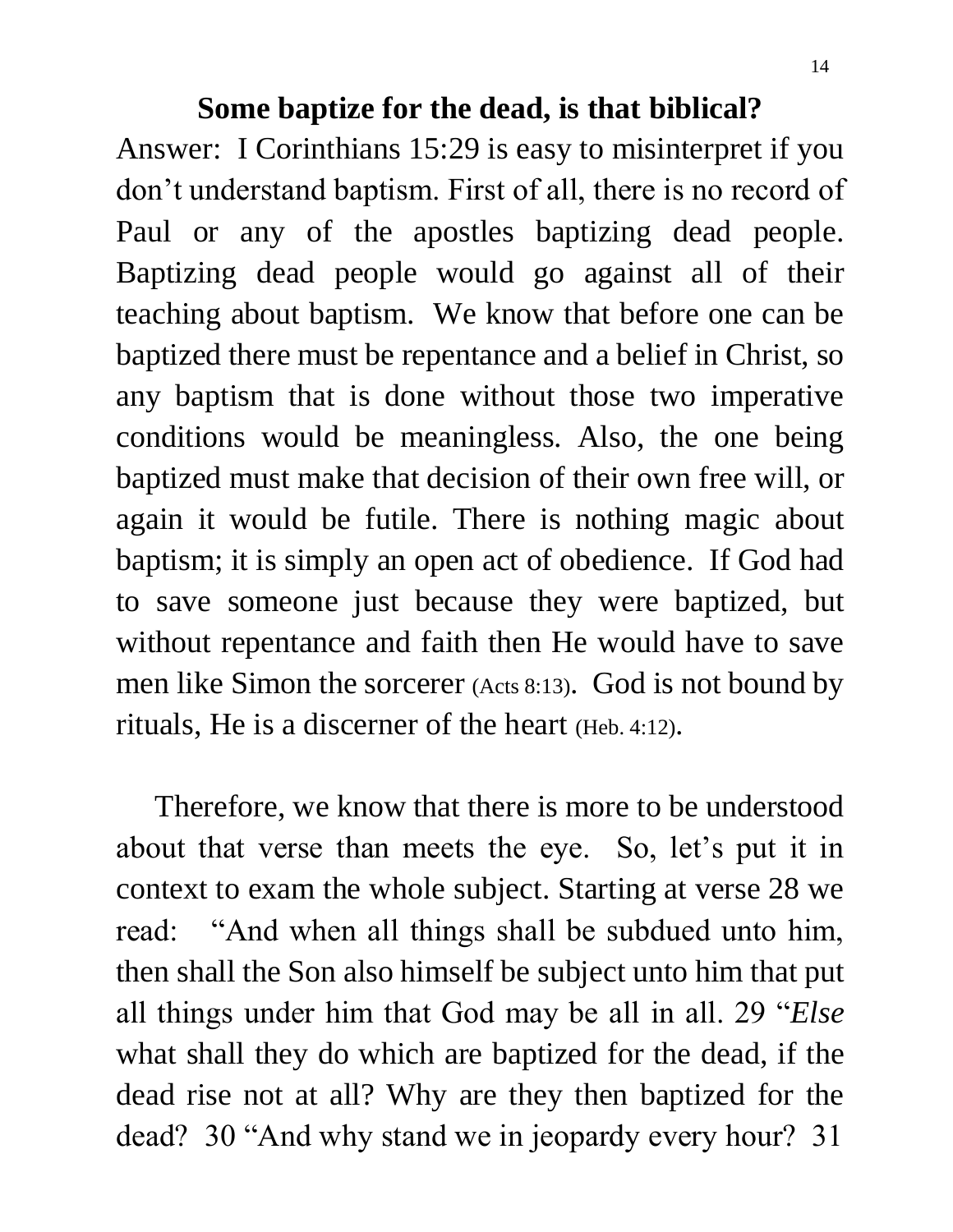"I protest by your rejoicing which I have in Christ Jesus our Lord, I die daily" 32 "If after the manner of men I have fought with beasts at Ephesus, what advantage is it to me, if the dead rise not? Let us eat and drink; for tomorrow we die" (I Cor. 15:28-32).

 The subject of chapter 15 is the resurrection. The word "else" ties verse 29 back to 28 where the subject is the subduing of all enemies, the last one being death (vs. 26). Baptism being a public display of your avowed faith in Christ identifies you as being a Christian to the entire world. In that place and time, as Paul points out, being a Christian puts you in jeopardy of your life. Verses 30-32 support this view in that if there is no resurrection then why be baptized and face death daily as they all were for being Christian, just live it up while you can.

 Those who are baptized are baptized for the (or as if they were) dead. That is to say, that being dead in Christ they will be resurrected in Christ; and baptism being the symbol of the seal of that promise of the resurrection.

 Adam Clarke's Commentary has it that believers "receive baptism as an emblem of death in voluntarily going under the water, so they receive it as an emblem of the resurrection unto eternal life, in coming up out of the